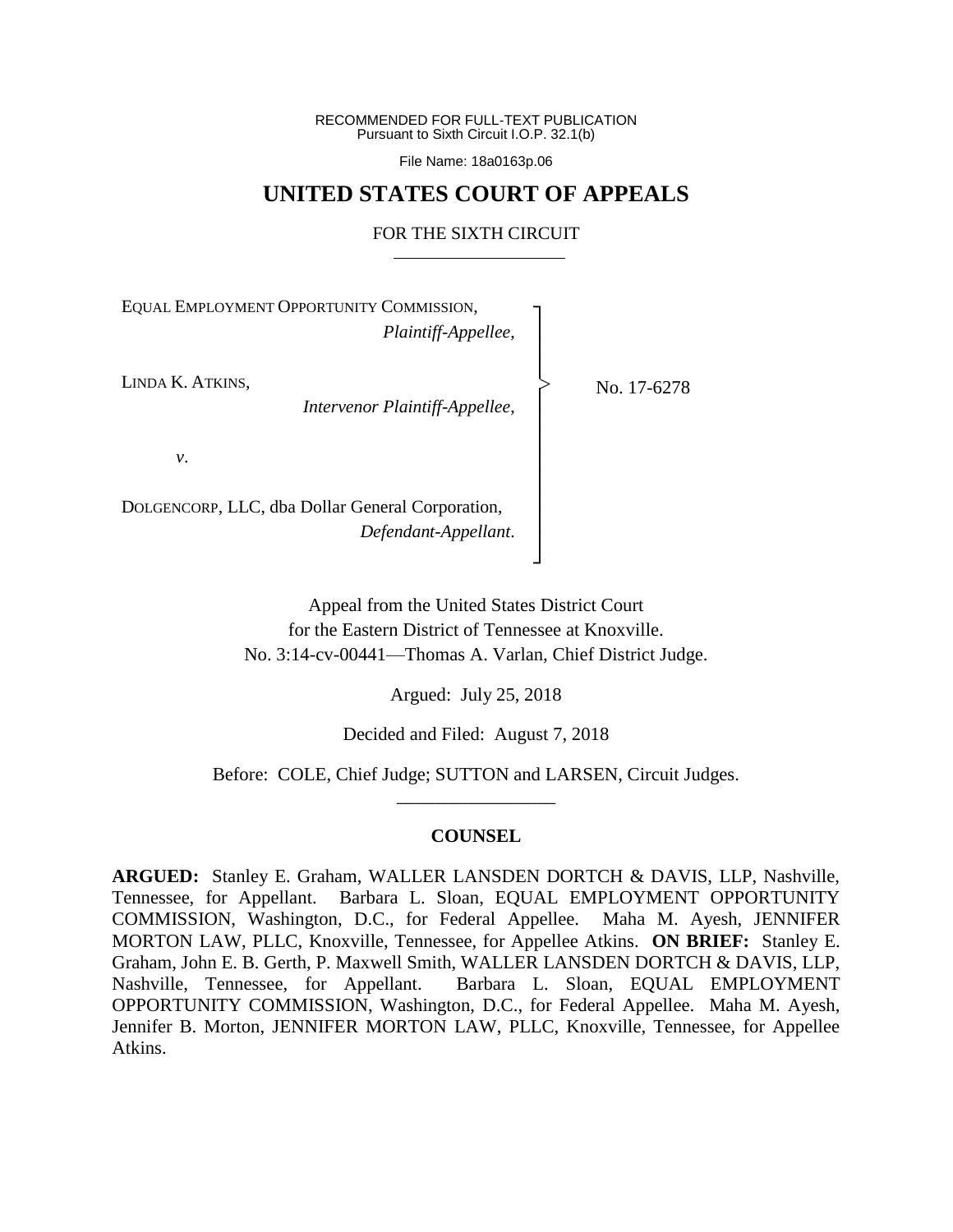## **OPINION** \_\_\_\_\_\_\_\_\_\_\_\_\_\_\_\_\_

\_\_\_\_\_\_\_\_\_\_\_\_\_\_\_\_\_

SUTTON, Circuit Judge. Linda Atkins, once a sales associate at Dollar General, is a type II diabetic who occasionally suffers from low blood sugar. She must respond to these episodes by quickly consuming glucose to avoid the risk of seizing or passing out. When she asked her manager if she could keep orange juice at her register in case of an emergency, the manager refused. Atkins' fears came to fruition. In late 2011 and early 2012, she suffered two episodes while working alone. Each time she responded by drinking orange juice from the checkout cooler, paying for it immediately after the episode, and reporting the incident to her supervisor. Dollar General fired Atkins. And the Equal Employment Opportunity Commission filed this lawsuit. Because a jury permissibly found that Dollar General had "discriminate[d] . . . on the basis of disability," we affirm.

I.

Diabetes is a chronic, sometimes life-long, condition caused by dysfunction of the endocrine system. Linda Atkins must monitor her blood sugar level daily to ensure that it is sufficiently high. Even when she does, Atkins occasionally experiences low blood sugar episodes (hypoglycemia), prompting her to shake and have difficulty seeing and thinking clearly. These episodes can cause Atkins to seize or pass out and, left untreated, can be fatal. Twice before, severe episodes required Atkins to be hospitalized.

To minimize the number of hypoglycemic episodes, Atkins takes insulin daily and monitors her diet closely. When an episode occurs, Atkins must ingest 100 calories of glucose but no more. As a remedy, Atkins prefers to drink orange juice because it acts quickly and is easy to measure.

Atkins began working at Dollar General as a sales associate in August 2009. Between then and March 2012, Dollar General gave Atkins annual raises and promoted her to lead sales associate, a position that put her in charge of handling the cash in the store during the day,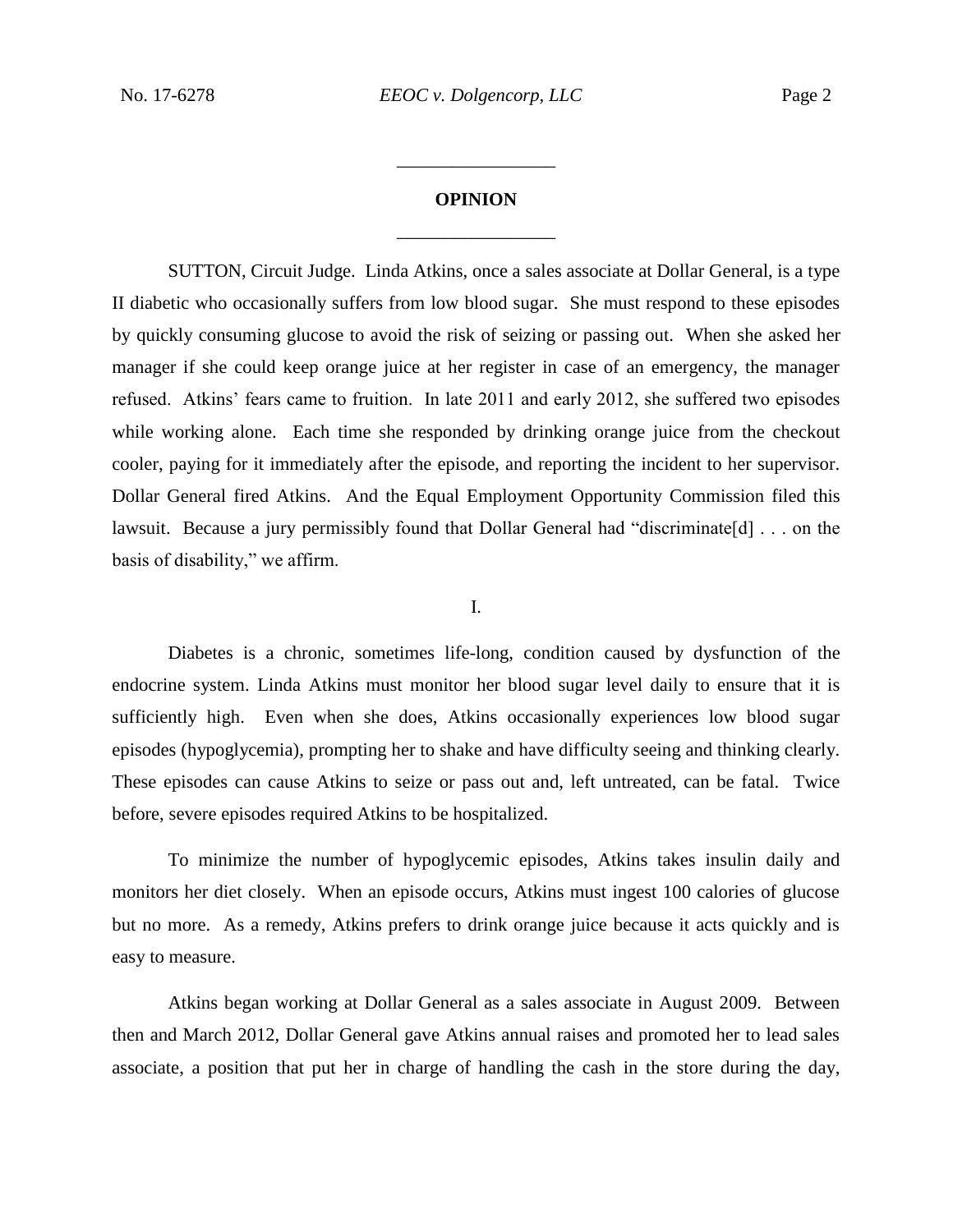depositing the cash at night, and closing the store. The store's assistant manager considered Atkins a "good supervisor," a "hard worker," and "trustworthy." R. 151 at 78.

When Atkins experienced hypoglycemic episodes at work, she typically excused herself to the break room, where she kept her orange juice in a cooler. Her new role often required her to work alone, however. Atkins spoke to the store manager, Wanda Shown, about keeping orange juice at her register. But Shown told her that store policy prohibited it.

After the promotion, Atkins suffered two hypoglycemic episodes, one in late 2011, the other in early 2012. Because Atkins worked alone each time and because there were eight to ten customers in the store each time, she could not retreat to the break room. Instead she took a bottle of orange juice from the store cooler and drank it. After each episode ended, she paid the \$1.69 she owed for each bottle of juice. Both times, Atkins told the store manager what had happened.

In March 2012, District Manager Scott Strange and Regional Loss Prevention Manager Matt Irwin conducted an audit of the store to address employee-theft and other merchandise "shrinkage" issues. They interviewed Atkins, telling her they had heard she eats Little Debbie cakes behind the counter. Atkins denied the accusation but admitted that she had twice taken orange juice from the store cooler during a medical emergency and paid for it each time.

Strange and Irwin thought that these two events violated Dollar General's "grazing policy," which forbids employees from consuming merchandise in the store before paying for it. They fired Atkins at the end of the meeting.

Atkins filed a discrimination complaint with the Equal Employment Opportunity Commission. After investigating the charge, the Commission filed this lawsuit against Dollar General under the Americans with Disabilities Act. Atkins intervened in the lawsuit as a plaintiff. Atkins' reasonable accommodation and discriminatory discharge claims proceeded to trial, and the jury found in her favor on both. The jury awarded Atkins \$27,565 in back pay and \$250,000 in compensatory damages. The court awarded Atkins' lawyers \$445,322 in attorney's fees and \$1,677 in expenses.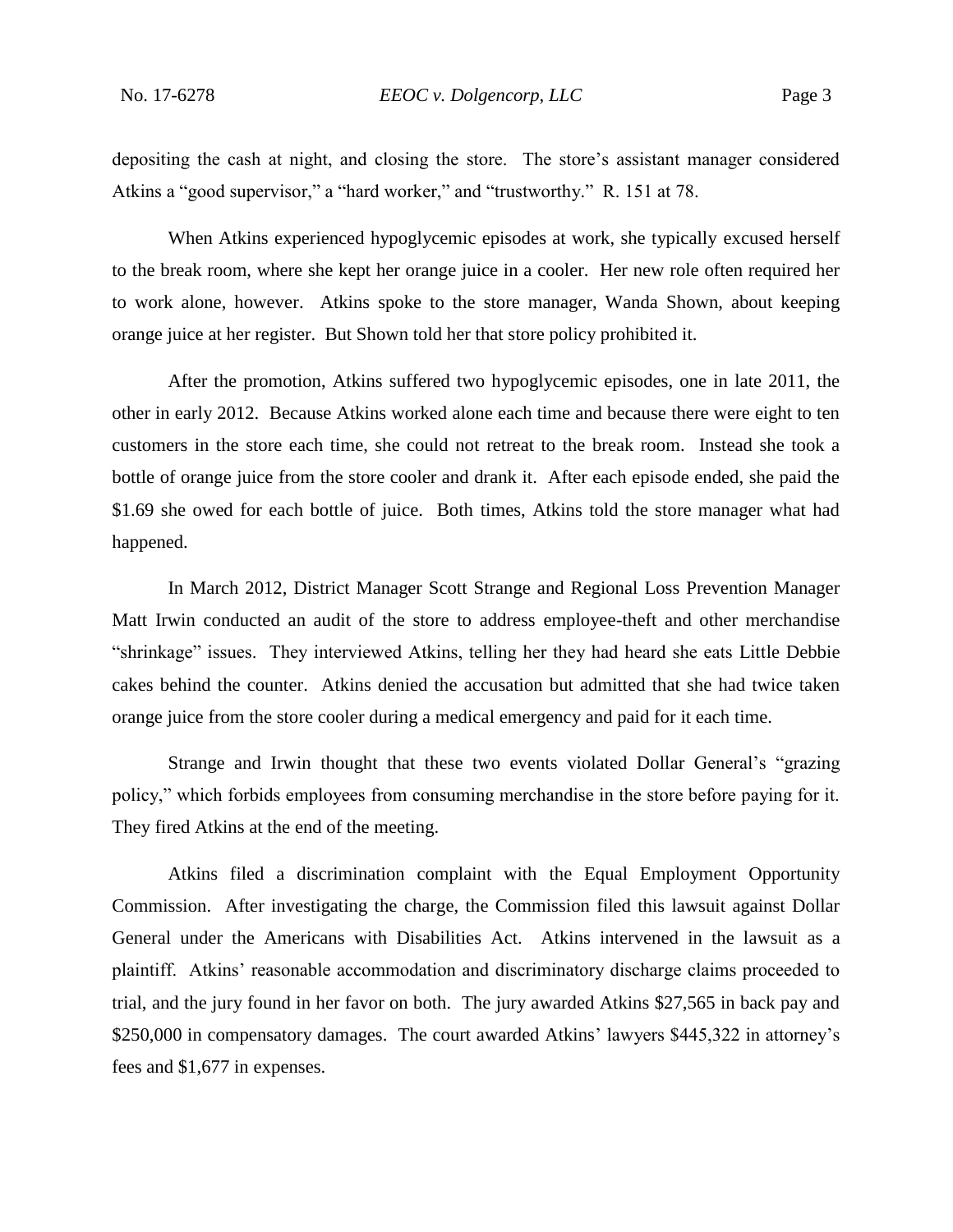II.

Dollar General challenges this judgment on four grounds: (1) Atkins waited too long to file her complaint; (2) Dollar General should win as a matter of law on the plaintiffs' reasonable accommodation claim; (3) Dollar General should win as a matter of law on the discriminatory discharge claim; and (4) the district court miscalculated the attorney's fees.

*Timeliness*. A claimant under the Americans with Disabilities Act must file her charge with the Commission within 180 days of the "alleged unlawful employment practice." 42 U.S.C.  $§$  2000e-5(e)(1). But in a "deferral state"—one that has a "law prohibiting the unlawful employment practice alleged and establishing or authorizing a State or local authority to grant or seek relief from such practice"—she also must exhaust her claim by filing it with the state or local agency. *Id.* § 2000e-5(c). Filing a claim with the state or local agency extends the time for filing a claim with the Commission to 300 days. *Id.* § 2000e-5(e)(1). All agree that Atkins filed her claim more than 180 days, but fewer than 300 days, after Dollar General fired her. The question is whether she "initially instituted proceedings with a State or local agency with authority to grant or seek relief from such practice." *Id*.

The Tennessee Human Rights Commission administers the Tennessee Disability Act, which says: "There shall be no discrimination in the hiring, firing and other terms and conditions of employment . . . of any private employer, against any applicant for employment based solely upon any physical, mental or visual disability . . . ." Tenn. Code Ann. § 8-50- 103(b). Filing a charge with the Tennessee Commission, as Atkins did here, thus entitled her to file the complaint with the federal Commission within 300 days of the discharge, and thus explains why the Equal Employment Opportunity Commission properly designated the Tennessee Human Rights Commission as a deferral agency. *See* 29 C.F.R. § 1601.80.

Dollar General counters that the Tennessee Commission does not qualify because some federal and state courts have refused to recognize a reasonable accommodations theory under the Tennessee Act. But the state Act need not map perfectly onto the federal Act in order to require exhaustion. Our federalist system assumes that there often will be more than one way to solve a policy problem. For that reason, the exhaustion statute speaks in terms of subject matter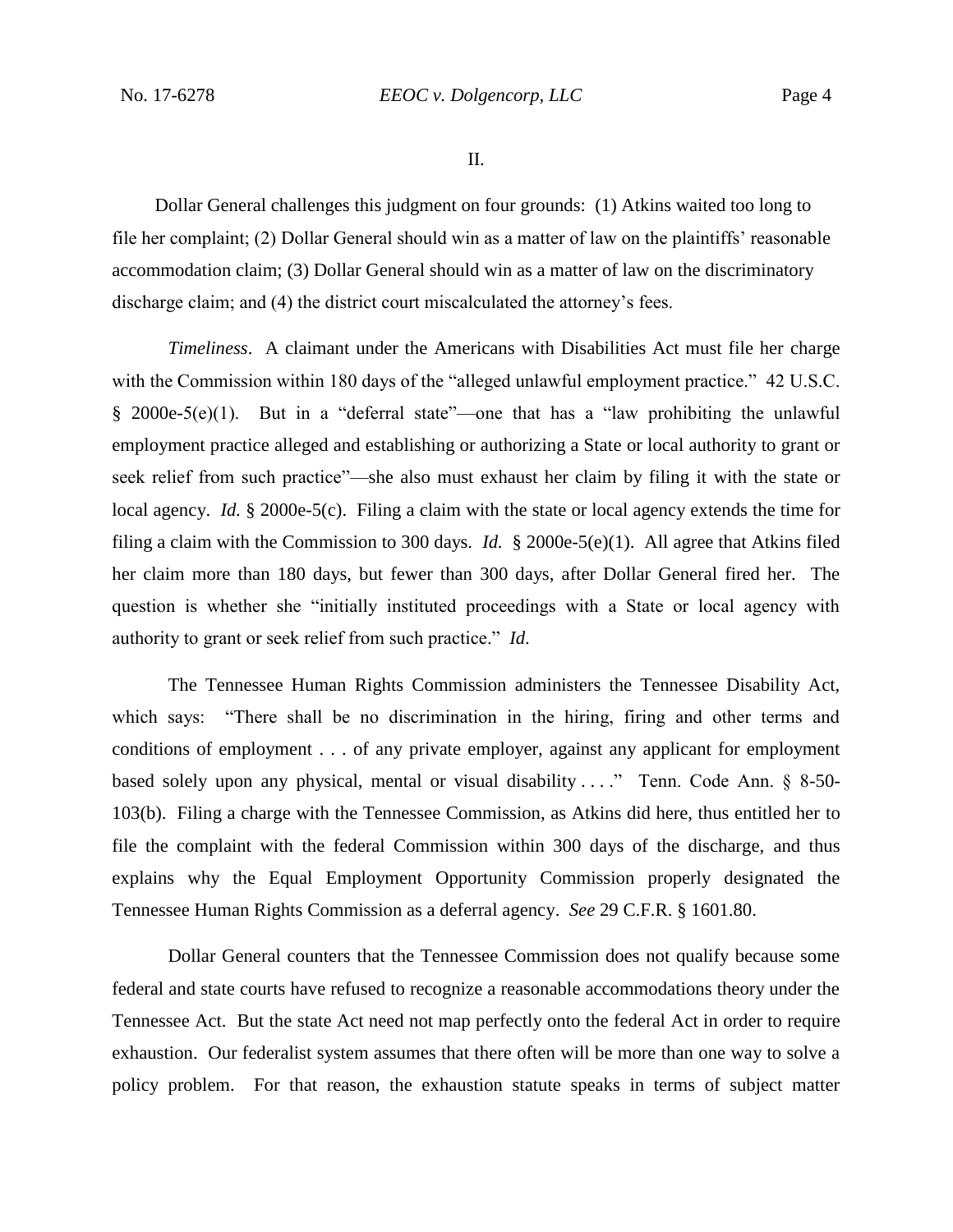jurisdiction, referring to any state agency "with authority to grant or seek relief" from the employment practice at issue. 42 U.S.C. § 2000e-5(e)(1). The relevant question is whether the state agency has the power to entertain the claimant's disability discrimination claim, not whether state law recognizes the same theories of discrimination as federal law. *See Amini v. Oberlin Coll.*, 259 F.3d 493, 498 (6th Cir. 2001).

Whether Tennessee recognizes a reasonable accommodation theory of discrimination is neither here nor there. Atkins claims that Dollar General fired her because of her disability. The Tennessee statute prohibits "discrimination in the hiring, firing and other terms and conditions of employment," Tenn. Code Ann. § 8-50-103(b), just as the Americans with Disabilities Act prohibits "discriminat[ion] . . . in regard to . . . the hiring, advancement, or discharge of employees . . . and other, terms, conditions, and privileges of employment," 42 U.S.C. § 12112(a). Because Atkins filed her disability discrimination charge with a state agency that had authority to entertain it, she receives the benefit of the 300-day limitations period.

That conclusion follows the U.S. Supreme Court's example of preferring easy-to-apply, bright-line rules for determining which clock to apply. *See EEOC v. Commercial Office Prods*. *Co.*, 486 U.S. 107, 124 (1988). In a comparable setting, it rejected an interpretation that would "confuse lay complainants" and "embroil the EEOC in complicated issues of state law" because the "EEOC has neither the time nor the expertise to make such determinations under the varying laws of the many deferral States." *Id.* That remains sound advice today.

*Reasonable Accommodation.* Dollar General claims that the jury erred in finding that it discriminated against Atkins by failing to provide her with a reasonable accommodation for her disability. 42 U.S.C. § 12112(a),  $(b)(5)(A)$ . The company faces a steep hill. We may grant judgment as a matter of law only if, after reading the evidence in the light most favorable to Atkins, there is no material fact issue for the jury to decide. *See* Fed. R. Civ. P. 50; *Garrison v. Cassens Transp. Co.,* 334 F.3d 528, 537–38 (6th Cir. 2003).

Dollar General claims that it had no duty to accommodate Atkins because Teresa Thayer, her nurse, testified that Atkins could treat hypoglycemia in other ways. Thayer mentioned several equally effective treatment options to address hypoglycemia, including glucose tablets or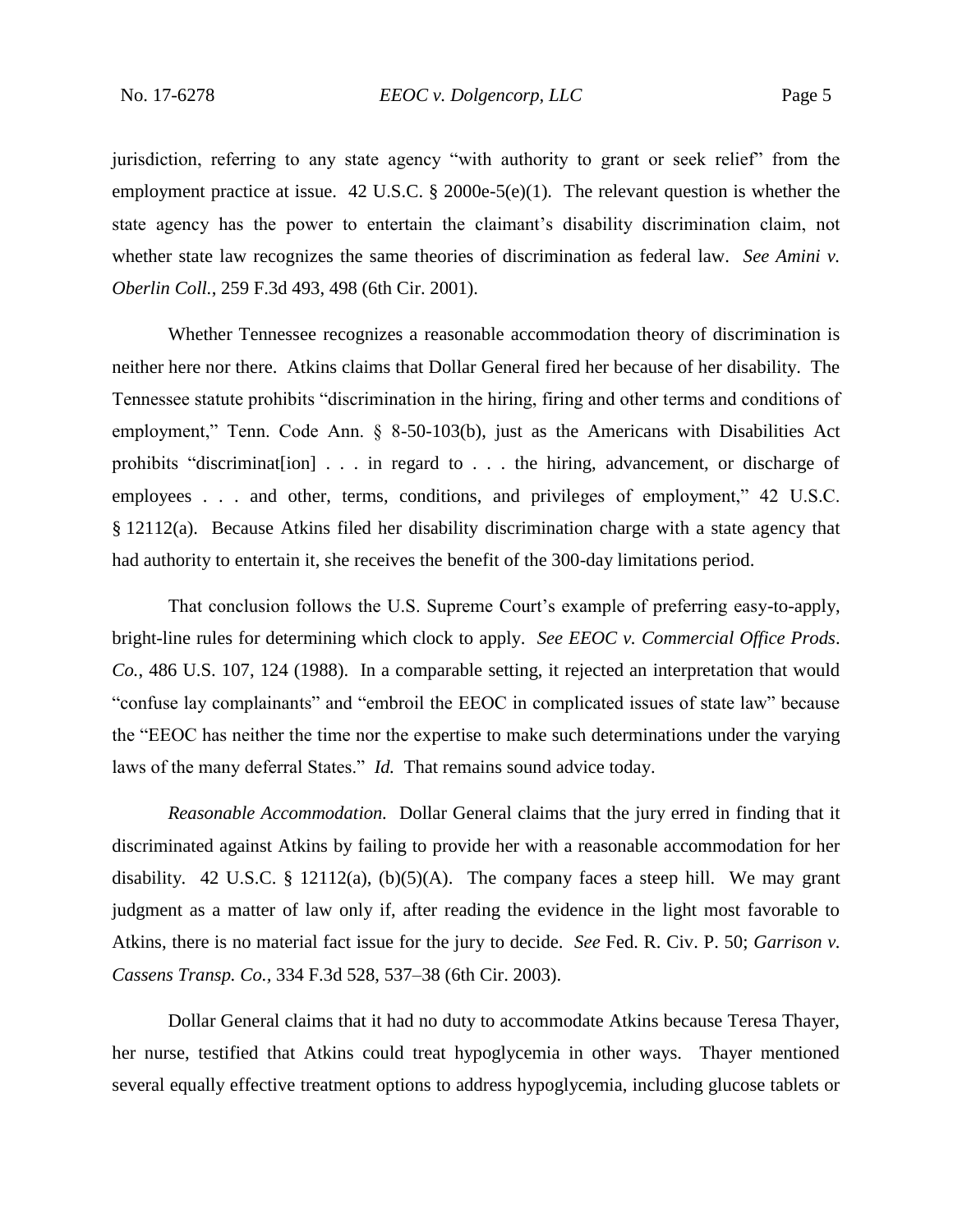gels, honey, candy, and peanut butter crackers. Given these options, Dollar General maintains, it had no obligation to let Atkins keep orange juice at the register.

But these options do not make the jury's verdict unreasonable. The company's "Personal Appearance" policy states that employees "should not chew gum or eat/drink, except during breaks (which should not be taken on the sales floor, at registers, etc.)." R. 28-1 at 101. Just as a jury could find that the company prohibited employees from drinking orange juice at the register, so too could it find that it prohibited them from consuming glucose tablets, cough drops, candy, and honey packets at the register.

The policy's disclaimer, it is true, states that "[r]eligious and/or disability-related exceptions may be permitted depending on the circumstances." R. 28-1 at 101. But Atkins asked for such an exception and got nowhere. When she asked her store manager if she could keep orange juice at her register because of her diabetic condition, the manager told her "it's against company policy" and to "[b]e careful of the cameras." R. 154 at 16–17.

Once Atkins requested this reasonable accommodation, the employer had a duty to explore the nature of the employee's limitations, if and how those limitations affected her work, and what types of accommodations could be made. *See Kleiber v. Honda of Am. Mfg., Inc.*, 485 F.3d 862, 871 (6th Cir. 2007); 29 C.F.R. § 1630.2(o)(3).Had Dollar General followed this route, it might well have told Atkins that she could consume glucose pills at the register and perhaps that would have resolved the matter. But that's not what it did. The store manager categorically denied Atkins' request, failed to explore any alternatives, and never relayed the matter to a superior. That was Dollar General's problem, not Atkins'—or at least a reasonable jury could so conclude.

Even if the company's policy permitted alternative glucose sources, the plaintiffs presented evidence suggesting that those options, though medically equivalent in the abstract, were not practically equivalent in the concrete. Candy ran the risk of getting crushed or melting in Atkins' pocket, and it is more difficult to measure its sugar content anyway, creating the further risk of a "spike" in which her body would be "thrown from down here to up here." R. 151 at 160. Honey packets were hard to use because they required Atkins to "stick [her] tongue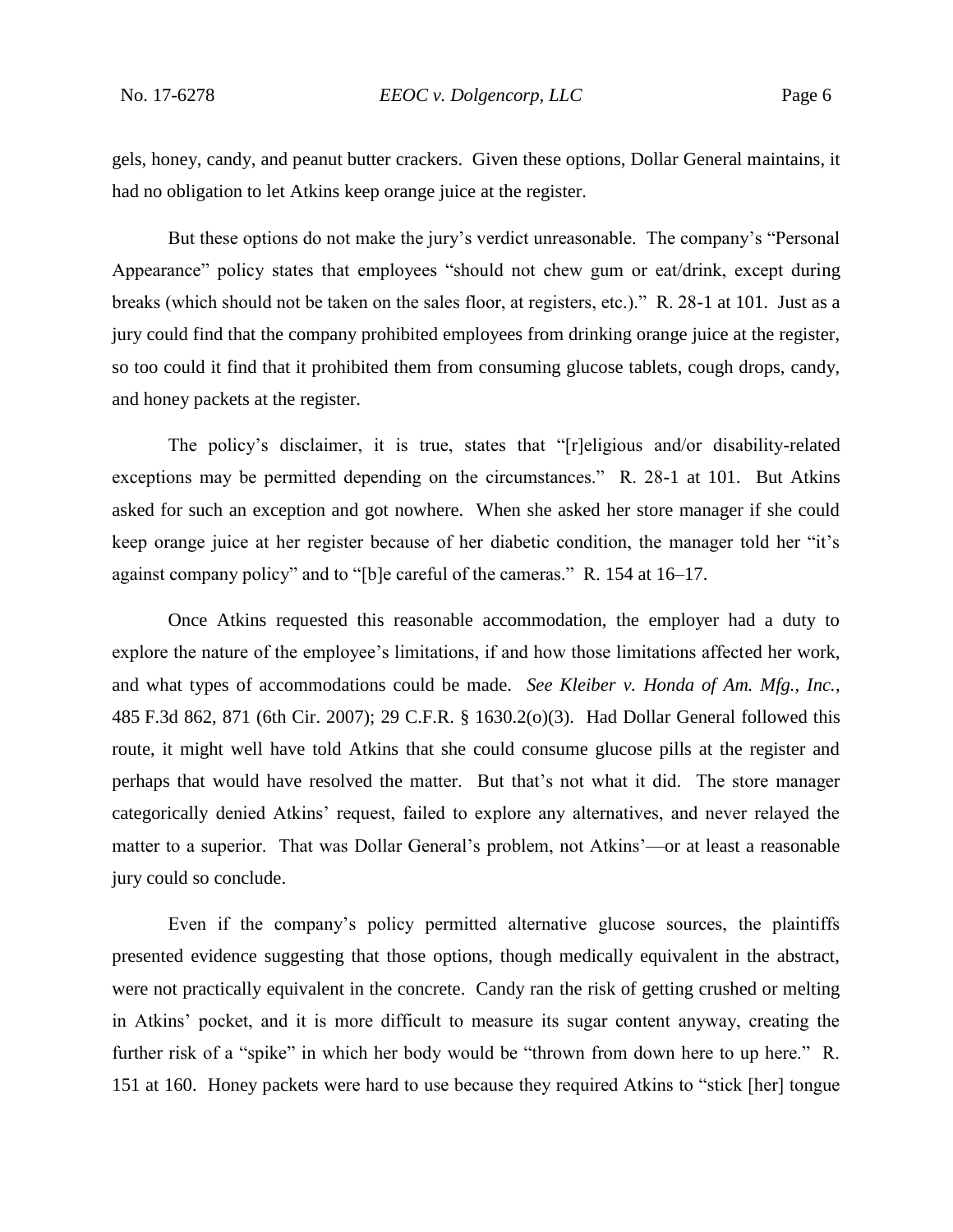in there and get it out." R. 154 at 60. Nor could she imagine doing her job while "cramming peanut butter crackers in [her] mouth" at the same time. R. 154 at 155. She said that the glucose tablets were "useless" because she would have to take four or five pills, each the size of an Alka-Seltzer, all while under duress. R. 154 at 30.

Dollar General insists that glucose is glucose and thus its accommodate-thyself defense should have prevailed. But we need not decide whether Dollar General could have reasonably accommodated Atkins by permitting one of these alternatives because it did not do so. All that matters is whether the jury had a legally sufficient basis to conclude that Dollar General failed to provide Atkins reasonable alternatives to keeping orange juice at her register. Ample evidence supported that conclusion.

*Discriminatory Discharge.* Dollar General also claims that the jury went astray when it found that it discriminated against Atkins by terminating her because of her disability. 42 U.S.C. § 12112(a). Boiled to its essence, Dollar General's claim is that it had a legitimate, nondiscriminatory reason for firing Atkins, namely the company anti-grazing policy.

But a company may not illegitimately deny an employee a reasonable accommodation to a general policy and use that same policy as a neutral basis for firing him. Imagine a school that lacked an elevator to accommodate a teacher with mobility problems. It could not refuse to assign him to classrooms on the first floor, then turn around and fire him for being late to class after he took too long to climb the stairs between periods. In the same way, Atkins never would have had a reason to buy the store's orange juice during a medical emergency if Dollar General had allowed her to keep her own orange juice at the register or worked with her to find another solution.

Happily for us, doctrine lines up with common sense in this setting. A defendant may use a legitimate, nondiscriminatory rationale as a shield against *indirect* or *circumstantial* evidence of discrimination. *See Ferrari v. Ford Motor Co.*, 826 F.3d 885, 891–92 (6th Cir. 2016). But a neutral policy is of no moment when an employee presents *direct* evidence of discrimination. *See id.* And failing to provide a protected employee a reasonable accommodation constitutes direct evidence of discrimination. *See Kleiber*, 485 F.3d at 868. Hence "failure to consider the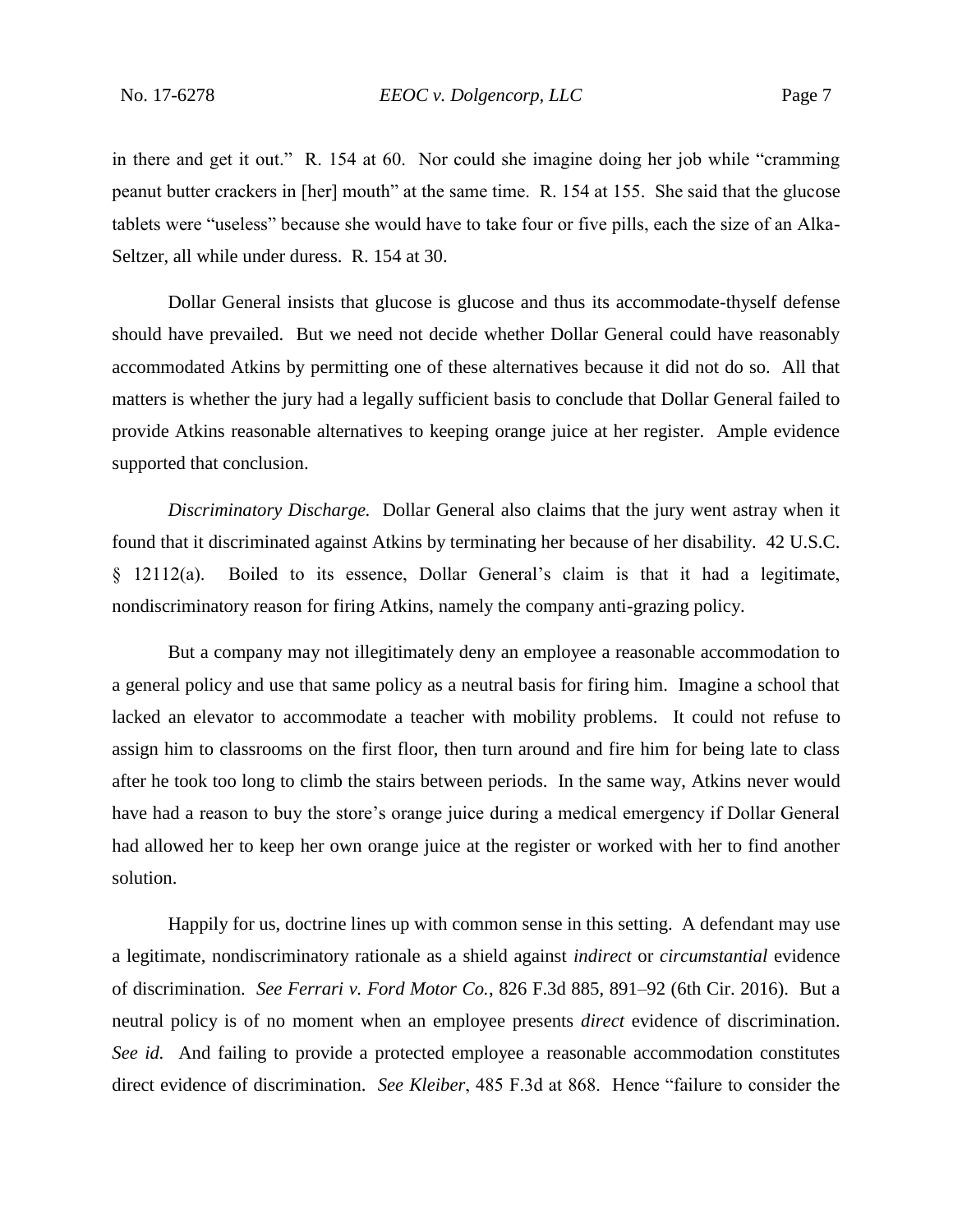possibility of reasonable accommodation for known disabilities, if it leads to discharge for performance inadequacies resulting from the disabilities, amounts to a discharge solely because of the disabilities." *See McPherson v. Mich. High Sch. Athletic Ass'n, Inc.*, 119 F.3d 453, 460 (6th Cir. 1997) (en banc) (quotations omitted).

This insight disposes of several of Dollar General's arguments. The company maintains that the plaintiffs failed to demonstrate that similarly situated non-protected employees were treated more favorably than Atkins. But this showing is necessary only when there is no direct evidence of discrimination. *See Hopkins v. Elec. Data Sys. Corp.*, 196 F.3d 655, 660 (6th Cir. 1999). For good reason: The company cannot mask discrimination by firing able-bodied employees who need no accommodation. Any such comparison gives analogy a bad name.

Dollar General also challenges the district court's neutral-explanation jury instruction. But we may set aside jury instructions only if they prejudice someone. *See EEOC v. New Breed Logistics*, 783 F.3d 1057, 1074–75 (6th Cir. 2015). That did not happen in view of our earlier conclusion that Dollar General failed to provide Atkins a reasonable accommodation.

Dollar General adds that the verdict cannot stand because Atkins never produced evidence of animus towards the disabled. As support, it invokes this statement by Atkins' counsel at closing argument: "We're not claiming that Dollar General dislikes people with diabetes or that it fired her to get rid of people with diabetes." R. 156 at 129. But the Act speaks in terms of causation, not animus. *See Lewis v. Humboldt Acquisition Corp.*, 681 F.3d 312, 314– 17 (6th Cir. 2012) (en banc). An employer violates the Act whenever it discharges an employee "on the basis of disability" (a necessary requirement for liability), not only when it harbors ill will (a sufficient way of establishing liability). 42 U.S.C. § 12112(a). Imagine a company that fired a visually impaired employee to save itself the minimal expense of buying special software for her. Without more, that would constitute termination "on the basis of disability," even if all of the evidence showed that cost-savings, not animus towards the blind, motivated the company.

*Attorney's Fees*. The Act entitles prevailing parties to a reasonable attorney's fee. *Id.* § 12205. We presume that the "lodestar amount"—the number of hours worked times a reasonable hourly rate—amounts to a reasonable fee. *See Perdue v. Kenny A. ex rel. Winn*,